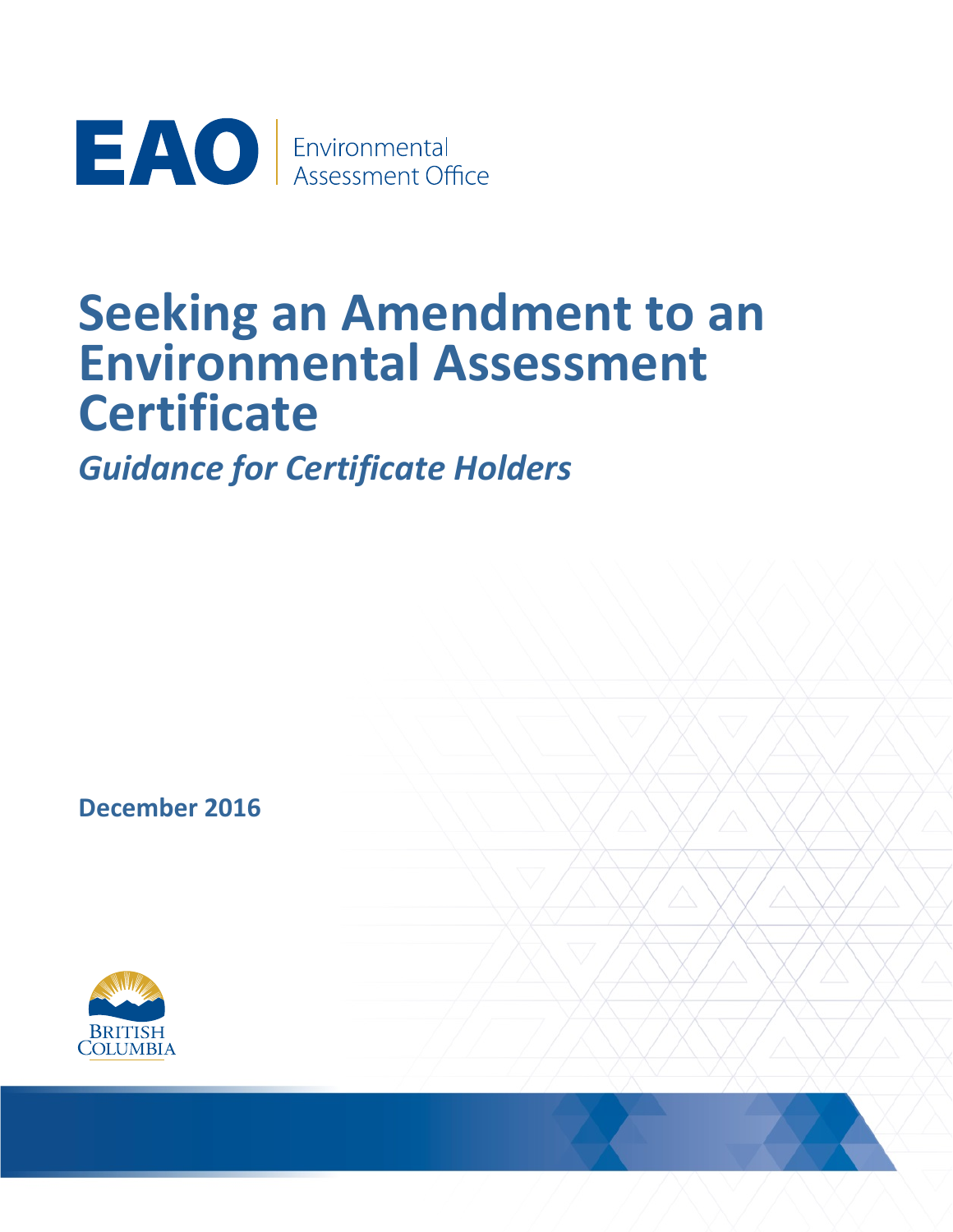## **TABLE OF CONTENTS**

| SIMPLE AMENDMENTS (INCLUDING NAME CHANGES AND TRANSFERS OF CERTIFICATES):  7 |
|------------------------------------------------------------------------------|
|                                                                              |
|                                                                              |
|                                                                              |
|                                                                              |
|                                                                              |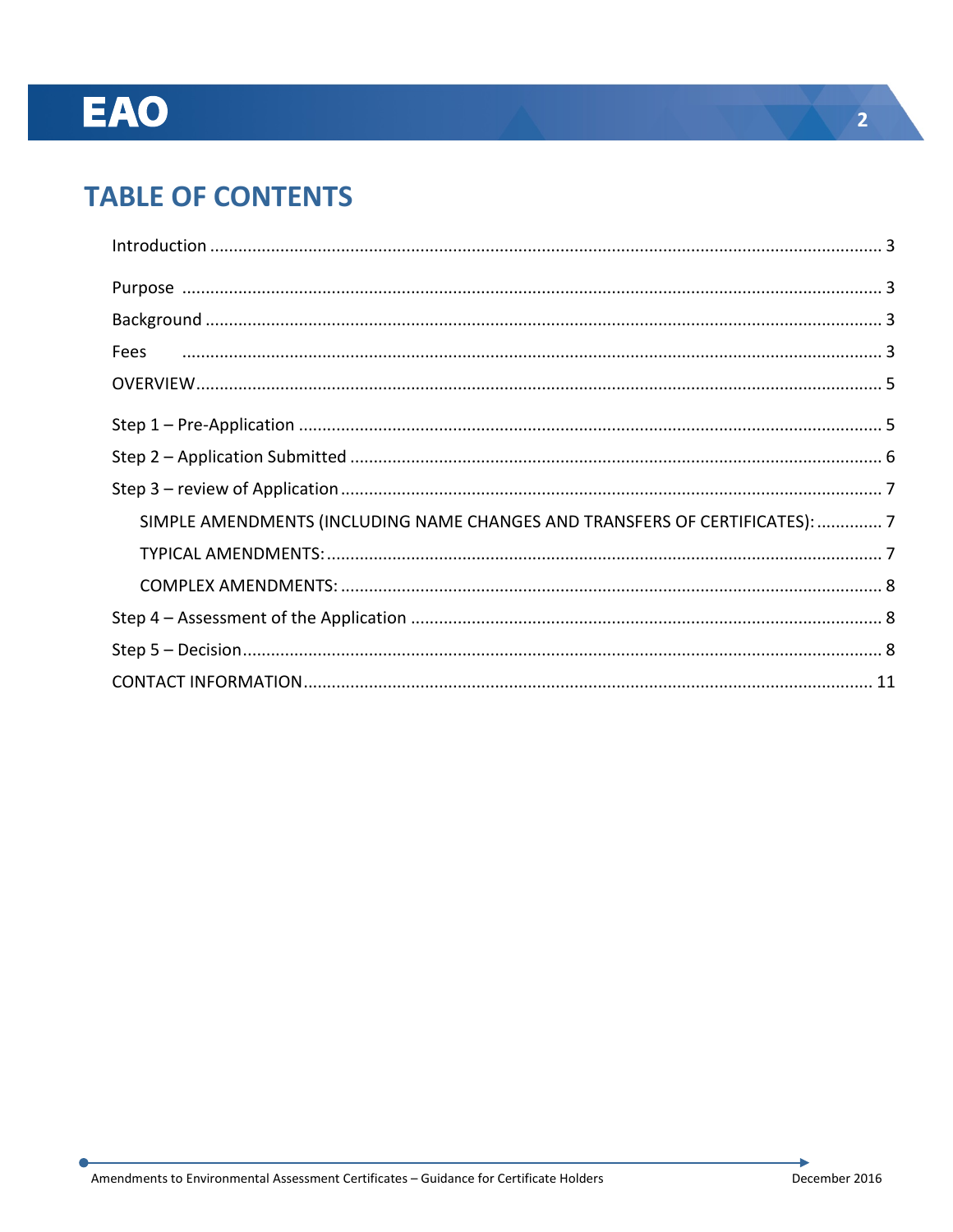## <span id="page-2-0"></span>**INTRODUCTION**

### <span id="page-2-1"></span>**PURPOSE**

This document outlines the Environmental Assessment Office's (EAO) general approach for considering requests for amendments to Environmental Assessment Certificates (EAC).

### <span id="page-2-2"></span>**BACKGROUND**

An EAC specifies how a project must be constructed, operated and, as relevant, decommissioned, and may also include socio economic conditions.

Under Section 19 of the *British Columbia Environmental*  Assessment Act (the Act)<sup>[1](#page-2-4)</sup>, the holder of an EAC may apply to the Executive Director of EAO for an amendment. An application for amendment is necessary when a Certificate Holder proposes to change their legal name, ownership of the project or any aspect of the certificate, (e.g. design, location, construction, operation or decommissioning of the project). Timelines for the completion of

#### **Statutory Authority**

Under Section 19(1) of the *Environmental Assessment Act,* a holder of an Environmental Assessment Certificate may apply in writing to the Executive Director to amend the certificate, stating the holder's reasons, and must pay any prescribed fee in the prescribed manner.

the process depend on the complexity of an application for certificate amendment (see Table 1).

### <span id="page-2-3"></span>**FEES**

The Environmental Assessment Fee Regulation<sup>[2](#page-2-5)</sup> recognizes that amendments vary in complexity. The general fee structure is:

- 〉 a fee of \$2,000 for Simple Amendments;
- 〉 a \$10,000 fee for Typical Amendments; and,
- 〉 a \$50,000 fee for Complex Amendments.

The Certificate Holder is required to pay the fee once the complexity of the amendment application has been assessed by EAO and a fee order has been issued. See table 1 below for the criteria for determining the complexity of an amendment application.

For more information on fees and how to pay, see the fees overview<sup>[3](#page-2-4)</sup> page on EAO's website.

Amendments to Environmental Assessment Certificates – Guidance for Certificate Holders December 2016

<span id="page-2-4"></span> $1$  A copy of the Environmental Assessment Act is available on the BC Laws website at: [http://www.bclaws.ca/civix/document/id/complete/statreg/02043\\_01](http://www.bclaws.ca/civix/document/id/complete/statreg/02043_01)

<span id="page-2-5"></span><sup>2</sup> A copy of the Environmental Assessment Fee Regulation is available on the BC Laws website at:

[http://www.bclaws.ca/civix/document/id/complete/statreg/50\\_2014](http://www.bclaws.ca/civix/document/id/complete/statreg/50_2014)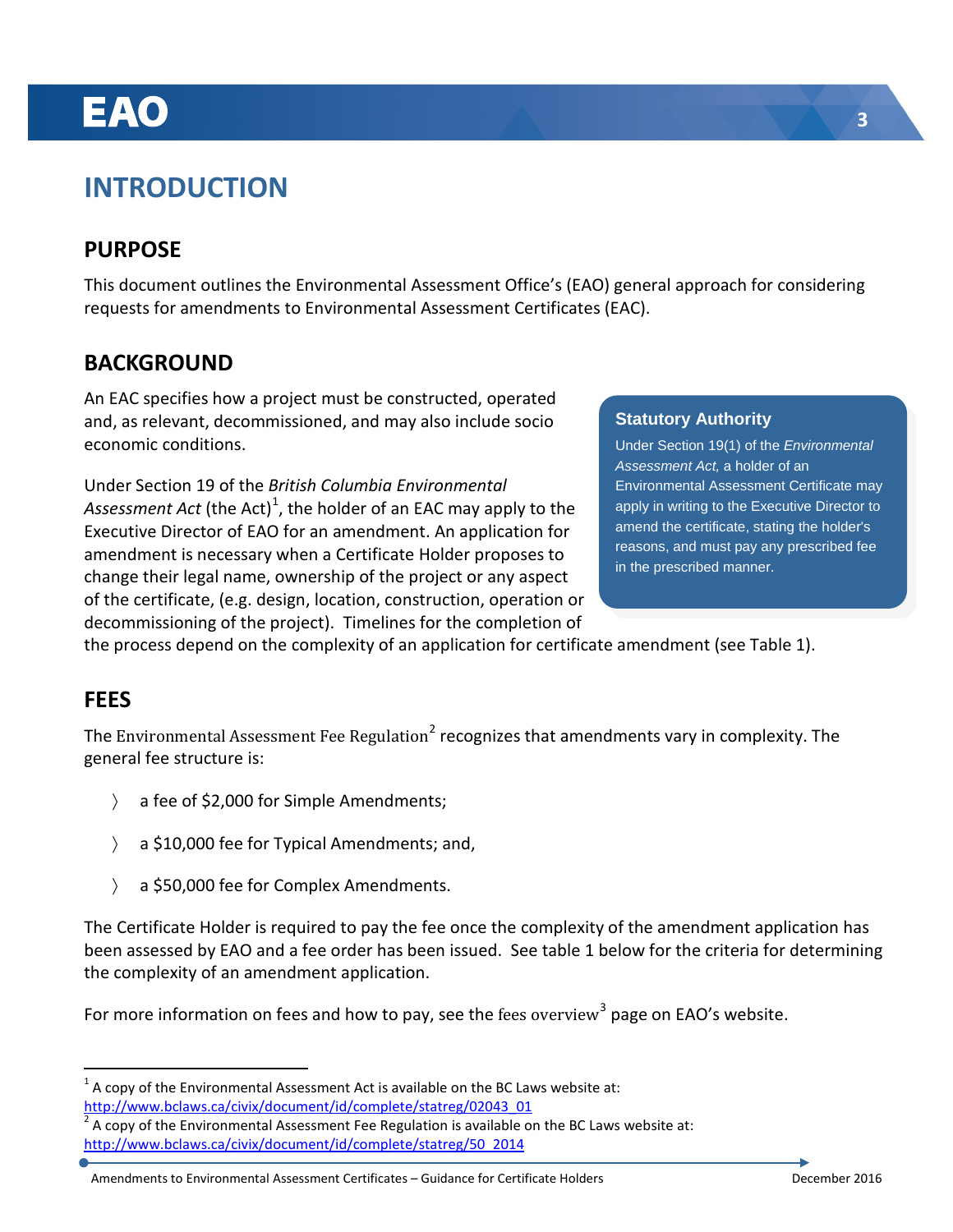### **Table 1 – criteria for determining the complexity of aN Amendment application [4](#page-3-0)**

| <b>Class</b>   | <b>Characteristics</b>                                                                                                                                                                                                                                                                                                                                                                                                                                                                                                                                                                                                                                                                                                               | <b>Average Review Time<sup>5</sup></b> |
|----------------|--------------------------------------------------------------------------------------------------------------------------------------------------------------------------------------------------------------------------------------------------------------------------------------------------------------------------------------------------------------------------------------------------------------------------------------------------------------------------------------------------------------------------------------------------------------------------------------------------------------------------------------------------------------------------------------------------------------------------------------|----------------------------------------|
| <b>Simple</b>  | No physical change to the project<br>Is administrative in nature (e.g. name change or change of certificate holder as<br>a result of certificate being transferred to a new entity)<br>Is technical in nature (e.g. update condition to align with new standard<br>condition language, to align with regulatory changes, or to clarify ambiguous<br>wording in schedule A or B).<br>Should be a clear rationale why the change is minimal compared to a typical<br>amendment<br>Low potential to impact asserted or established Aboriginal rights, including<br>$\left\langle \right\rangle$<br>title, and treaty rights                                                                                                             | Less than 3<br>months                  |
| <b>Typical</b> | A material but limited change to the project<br>Proposed change has some potential to affect asserted or proven Aboriginal<br>rights or treaty rights<br>EAO reconvenes an advisory working group to review potential for significant<br>adverse effects based on the proposed change(s)<br>EAO may require public consultation                                                                                                                                                                                                                                                                                                                                                                                                      | Between 3 and<br>6 months              |
| <b>Complex</b> | Material change to the location of project component(s)<br>Material change to the processes and outputs of a facility with potential for<br>significant adverse effects (e.g. request to incorporate change of technology<br>with limited operational testing data in British Columbia or North America)<br>Costs to government in reviewing the request will be significantly more than<br>\$10,000 (fees for typical amendment)<br>Complex consultation requirements are expected, based on the experience<br>from the original assessment, and any changes that have occurred in the<br>intervening time period<br>Proposed change(s) have potential to adversely affect asserted or proven<br>Aboriginal rights or treaty rights | 6 months or<br>longer                  |

<sup>&</sup>lt;sup>3</sup> The fees overview page is available on the EAO's website at:  $\frac{http://www.eao.gov(bc.ca/fees.html}{100}$ <br><sup>4</sup> To meet the definition of a simple, typical or complex amendment, one or more characteristics in Table 1 will apply.

<span id="page-3-1"></span><span id="page-3-0"></span><sup>5</sup> Once application is accepted. Timeline assumes Certificate Holder is able to respond to additional information requests within a timely manner.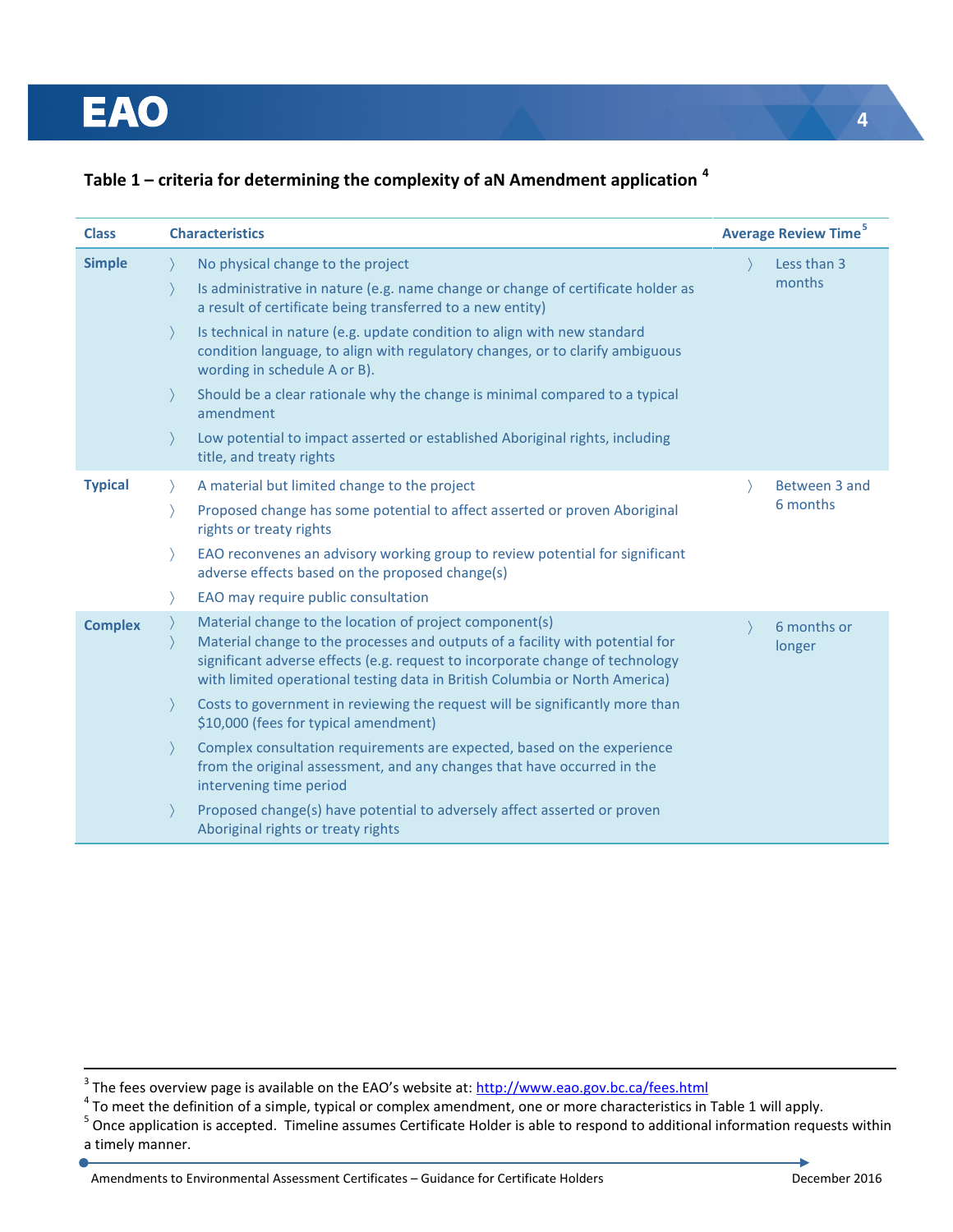## <span id="page-4-0"></span>**OVERVIEW**

## <span id="page-4-1"></span>**STEP 1 – PRE-APPLICATION**

The amendment process (see Figure 1) typically begins when the Certificate Holder contacts EAO about their interest in changing the ownership, design, location, construction, operation or decommissioning of a project in a manner inconsistent with a certificate condition or the Certified Project Description and to learn what changes to their certificate may be required to allow them to do so. Certificate Holders should contact the the Executive Project Director for their sector<sup>[6](#page-4-2)</sup> to discuss next steps.

Certificate Holders are encouraged to contact EAO as early as possible, particularly when the proposed change has been identified as part of a subsequent permitting or authorization process. In those circumstances it may be possible to develop a concurrent review process to avoid duplication of effort and minimize delays.

Following a discussion of the amendment process, an EAO Project Lead will be assigned by the Executive Project Director to be the Certificate Holder's principal point of contact for the amendment.

#### **Is an Amendment Required?**

In the course of discussions with the Certificate Holder, the Project Lead will consider if the changes being proposed are within the scope of the existing EAC conditions and certified project description. Through this review, the Project Lead will confirm as to whether an amendment is required. Note that some older certificates allow for non-material changes to be made to certificates, outside of the formal amendment process.

<span id="page-4-2"></span> $6$  For contact information see the list of executive project directors on the EAO's contacts webpage available at: [http://www.eao.gov.bc.ca/contact\\_us.html](http://www.eao.gov.bc.ca/contact_us.html)

Amendments to Environmental Assessment Certificates – Guidance for Certificate Holders December 2016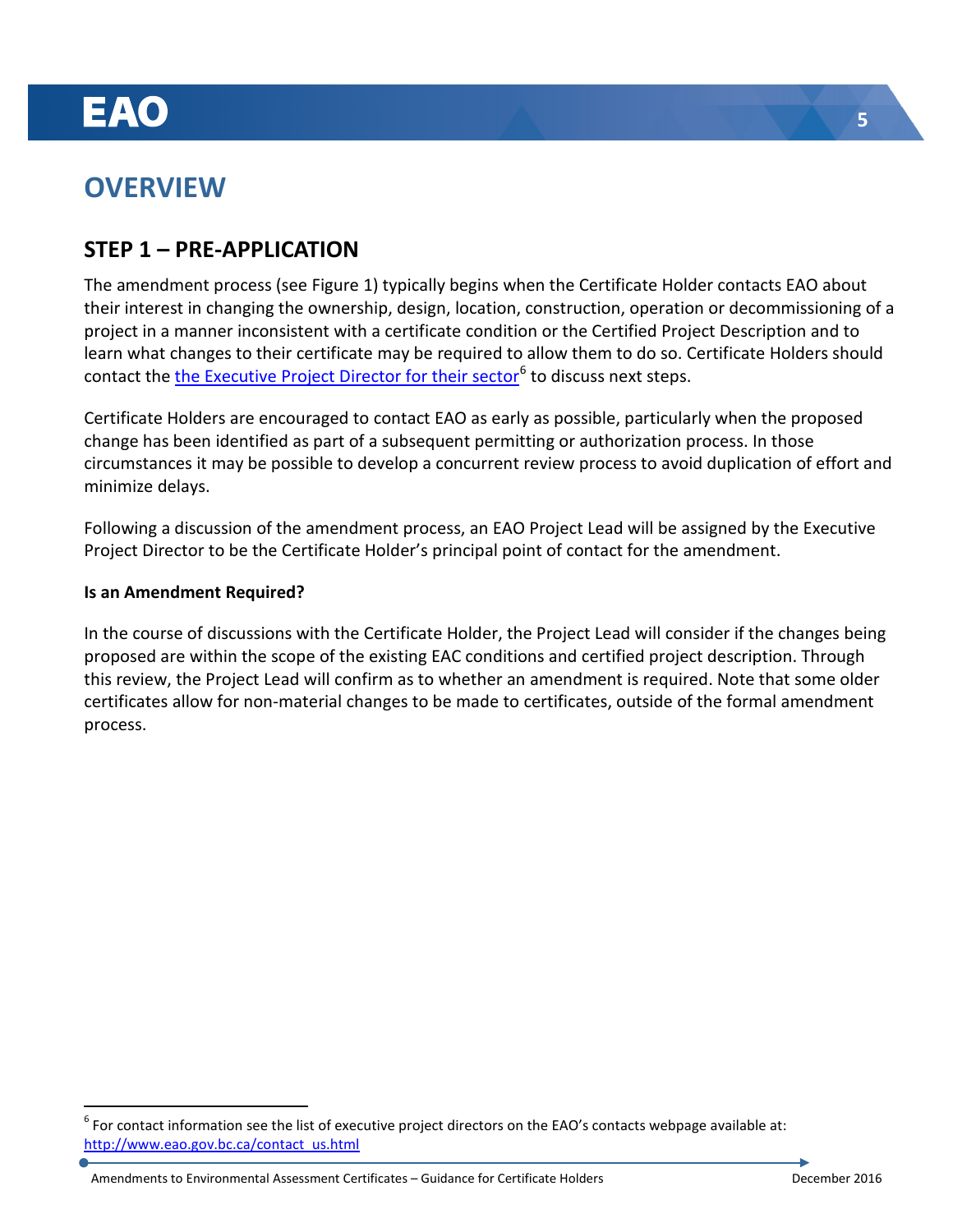#### **Information Requirements for the Amendment**

EAO will advise the Certificate Holder of the information an amendment application must contain. Some Simple amendments, like name changes and transfers of certificates, have very limited information requirements. However, where physical changes or other changes that have the potential to affect the conclusions of the original environmental assessment are being contemplated, EAO will require information to enable it to assess the potential adverse effects (including effects on established and asserted Aboriginal interests and treaty rights) of the proposed changes. If the impact of the proposed changes is significant enough to have the potential to change the conclusions of the original assessment, the amendment may not be allowed. EAO may form a Working Group composed of government agencies and Aboriginal groups to assist them in determining the information that will be required.

Once the information requirements are established, EAO will notify the Certificate Holder of the requirements in writing. Certificate Holders are advised to gather the required information in as comprehensive a manner as possible, undertaking any field studies or technical analyses, or public and Aboriginal consultations necessary, before submitting their application. For all types of amendments, EAO strongly encourages Certificate Holders to work with government agencies and Aboriginal groups to resolve any potential issues of concern *prior* to submitting their application.

### <span id="page-5-0"></span>**STEP 2 – APPLICATION SUBMITTED**

Once all required information has been gathered, the Certificate Holder can prepare and submit

#### **Examples of Information Requirements**

#### **Simple (e.g. transfer of certificate):**

- 〉 Project name & Environmental Assessment Certificate number.
- 〉 Specific certificate conditions that are impacted
- 〉 Rationale for amendment
- 〉 If corporate restructuring, information on corporate ownership/structure
- 〉 Copy of Incorporation Certificate from the Registrar of Companies Office to show that the prospective EAC holder (purchaser) is in good standing
- 〉 Conclusions illustrating why no possibility of a significant adverse effect, why public interest is unlikely to be affected and why consultation requirement is at the "notification" level

#### **Typical:**

- 〉 Project name & Environmental Assessment Certificate number.
- 〉 Specific certificate conditions that are impacted
- 〉 Description of project change
- 〉 Analysis of valued components that may be impacted and the proposed mitigation measures
- 〉 A summary of related public consultation undertaken and the feedback received
- 〉 A summary of related Aboriginal consultation undertaken and the feedback received to date

#### **Complex:**

- 〉 Project name & Environmental Assessment Certificate number
- 〉 Specific certificate conditions that are impacted
- 〉 Comprehensive description of project change
- 〉 Analysis of valued components that may be impacted and proposed mitigation measures
- 〉 A summary of related public consultation undertaken and the feedback received
- 〉 A summary of Aboriginal consultation undertaken and the feedback received
- 〉 Additional Information requirements

their application. The application should clearly state the change being requested and include all supporting documentation required by EAO.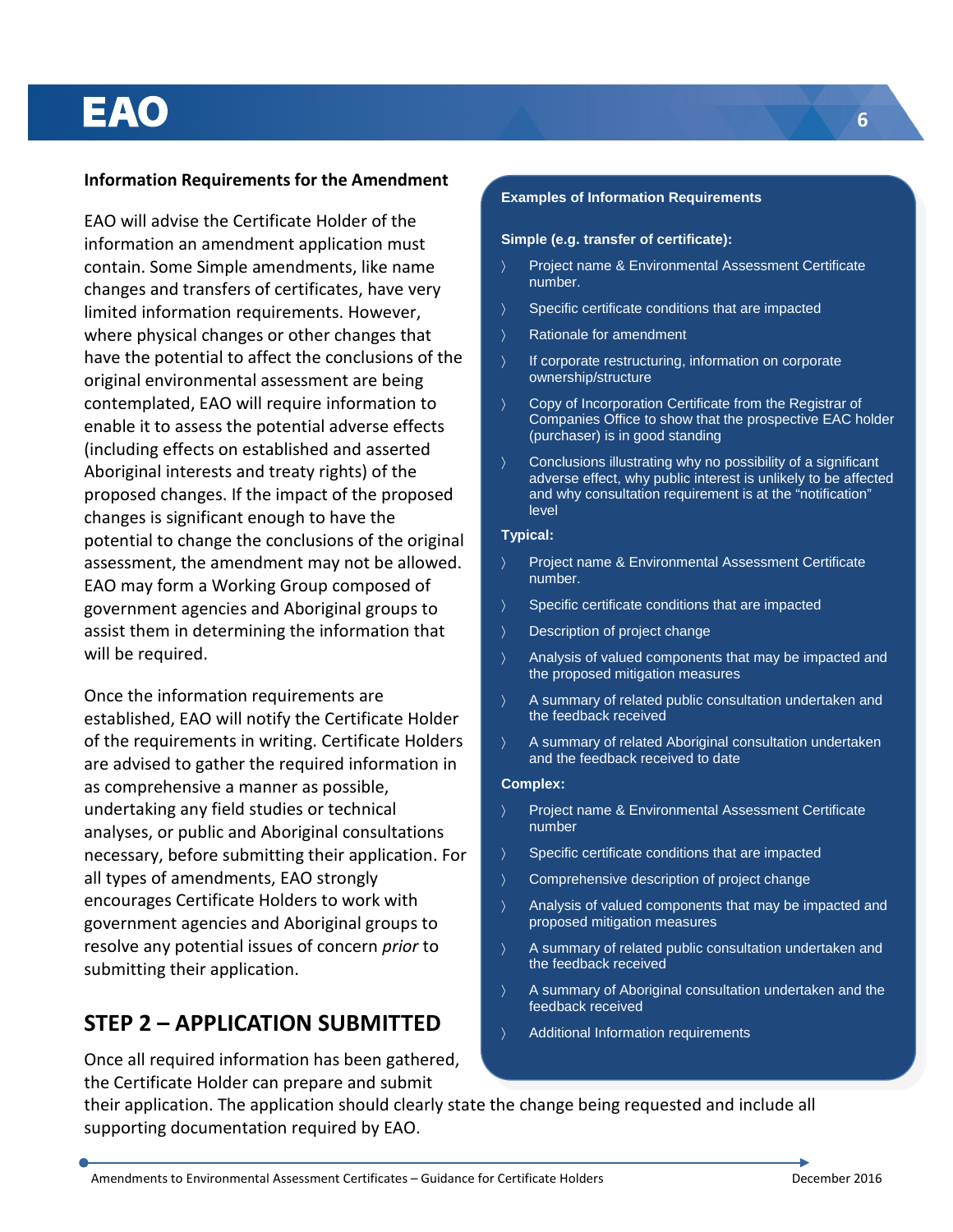Upon receipt, EAO will review the application for completeness. If the application does not provide all the required information, EAO may return the application to the Certificate Holder or request that the missing information be provided. To avoid delays, including repeated returns of the application, the Certificate Holder is advised to ensure their application is as complete as possible.

Once the application is accepted by EAO, the application will be posted to EAO's Project Information Centre website<sup>[7](#page-6-3)</sup>. EAO will decide if the amendment is Simple, Typical or Complex (see table 1 above) as required by the Environmental Assessment Fee Regulation. The determination is based on:

- 〉 The nature of the amendment:
	- o is the change purely administrative in nature?
	- o are changes being proposed that may have the potential to change the conclusions of the Application?
- 〉 The degree and nature of Working Group involvement required to assess the proposed change; and,
- 〉 The complexity of the Crown's Aboriginal consultation obligations, and expectations for public consultation, taking into account consultation efforts undertaken by the certificate holder prior to making the amendment request.

Once EAO makes a determination on the complexity of the amendment they will invoice the Certificate Holder for the appropriate fee<sup>[8](#page-6-4)</sup>. Review of the application commences once the Certificate Holder has paid the required fee.

### <span id="page-6-0"></span>**STEP 3 – REVIEW OF APPLICATION**

While EAO tailors the review procedures to meet the specific circumstances of the application, the general process is as follows:

#### <span id="page-6-1"></span>**SIMPLE AMENDMENTS (INCLUDING NAME CHANGES AND TRANSFERS OF CERTIFICATES):**

- 〉 No public consultation is required;
- 〉 Members of the Working Group are engaged only if facts related to the amendment need to be clarified; and
- 〉 Aboriginal groups are consulted through notification letters and have the opportunity to raise issues for discussion.

### <span id="page-6-2"></span>**TYPICAL AMENDMENTS:**

<span id="page-6-4"></span><span id="page-6-3"></span><sup>&</sup>lt;sup>7</sup> The project information center website is available at:  $\frac{http://a100.gov(bc.ca/appsdata/epic/html/deploy/epic_home.html}{8}$  For more information see the BC Environmental Assessment Fee Guideline available at: [http://www.eao.gov.bc.ca/files/fees/EAO\\_Fees\\_Guidelines.pdf](http://www.eao.gov.bc.ca/files/fees/EAO_Fees_Guidelines.pdf)

Amendments to Environmental Assessment Certificates – Guidance for Certificate Holders December 2016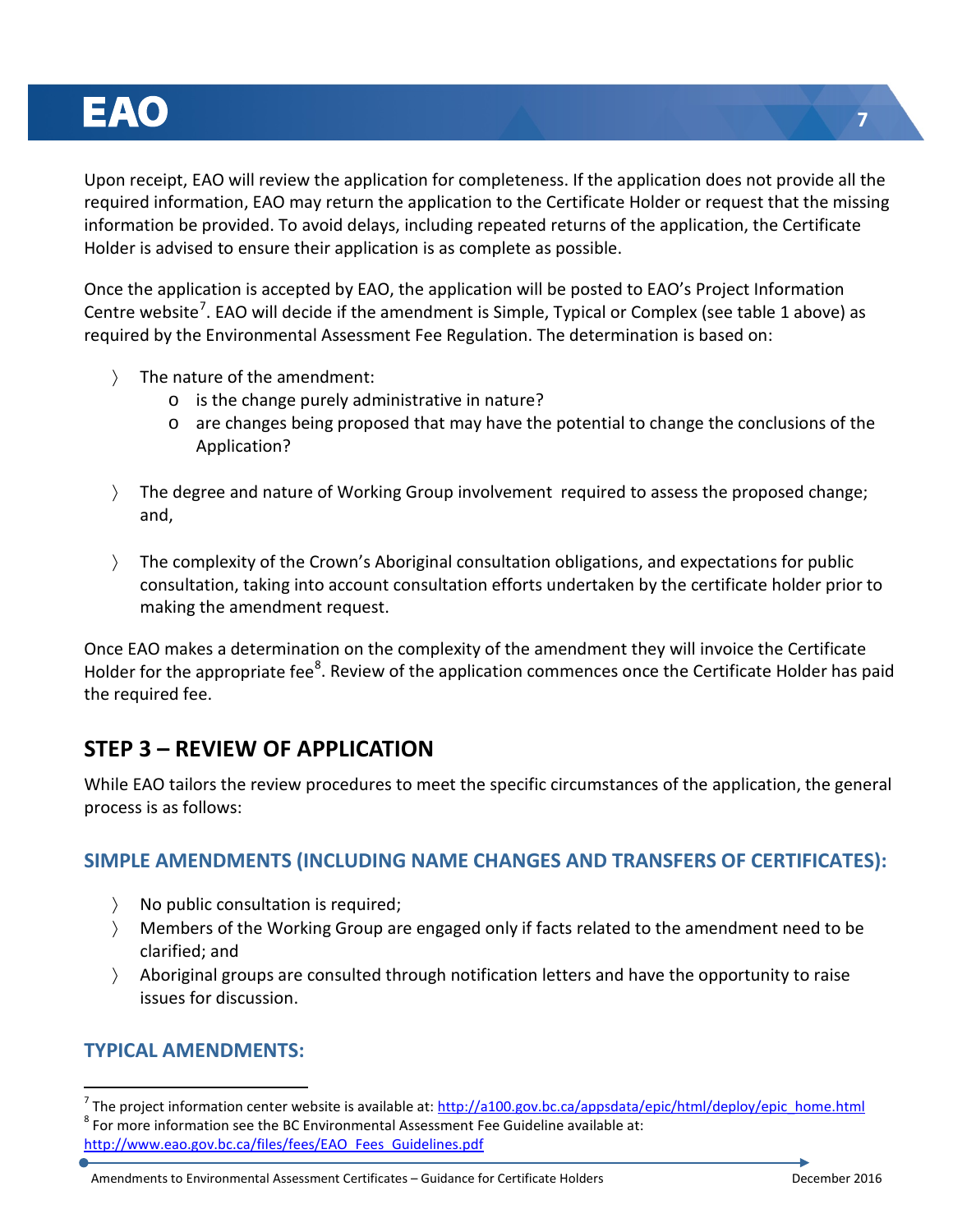- 〉 Public consultation may be required;
- 〉 Review and comment is requested from Working Group members on the application; or,
- 〉 Aboriginal and/or Public consultation is required (through the Working Group process or other consultation activities).

EAO has considerable flexibility about the structure and design of the application review process. At its discretion, EAO may require that a Certificate Holder take an active role in public and Aboriginal consultation and in working with Working Group members to resolve outstanding issues. This approach is common for typical amendments.

### <span id="page-7-0"></span>**COMPLEX AMENDMENTS:**

- 〉 Process similar to the standard environmental assessment required for an environmental assessment certificate and will likely include a public consultation period;
- 〉 Formal Working Group comment period is required, including possible meetings, sub-committees and discussions; or,
- 〉 Aboriginal and/or Public consultation is required (through Working Group process and/or other consultation activities).

Certificate holders will be required to take an active role in Aboriginal and/or Public consultation and in resolving issues raised by the Working Group.

## <span id="page-7-1"></span>**STEP 4 – ASSESSMENT OF THE APPLICATION**

EAO staff will prepare a report titled "Assessment of an Application for the Certificate Amendment." If approval of the amendment is being recommended, staff will also draft an amended certificate including any revised certificate conditions and/or new certified project description (if the certificate has a certified project description) and provide the documentation to the appropriate EAO decision maker. For any type of amendment other than a Simple Amendment, EAO will share a penultimate draft of its report with the Certificate Holder, and relevant Working Group members, including Aboriginal groups.

### <span id="page-7-2"></span>**STEP 5 – DECISION**

EAO will inform the Certificate Holder once a decision has been made to:

- 〉 Amend the environmental assessment certificate; or
- 〉 Refuse to amend the certificate.

If the amendment request is approved, EAO will provide the Certificate Holder with a copy of the amended certificate.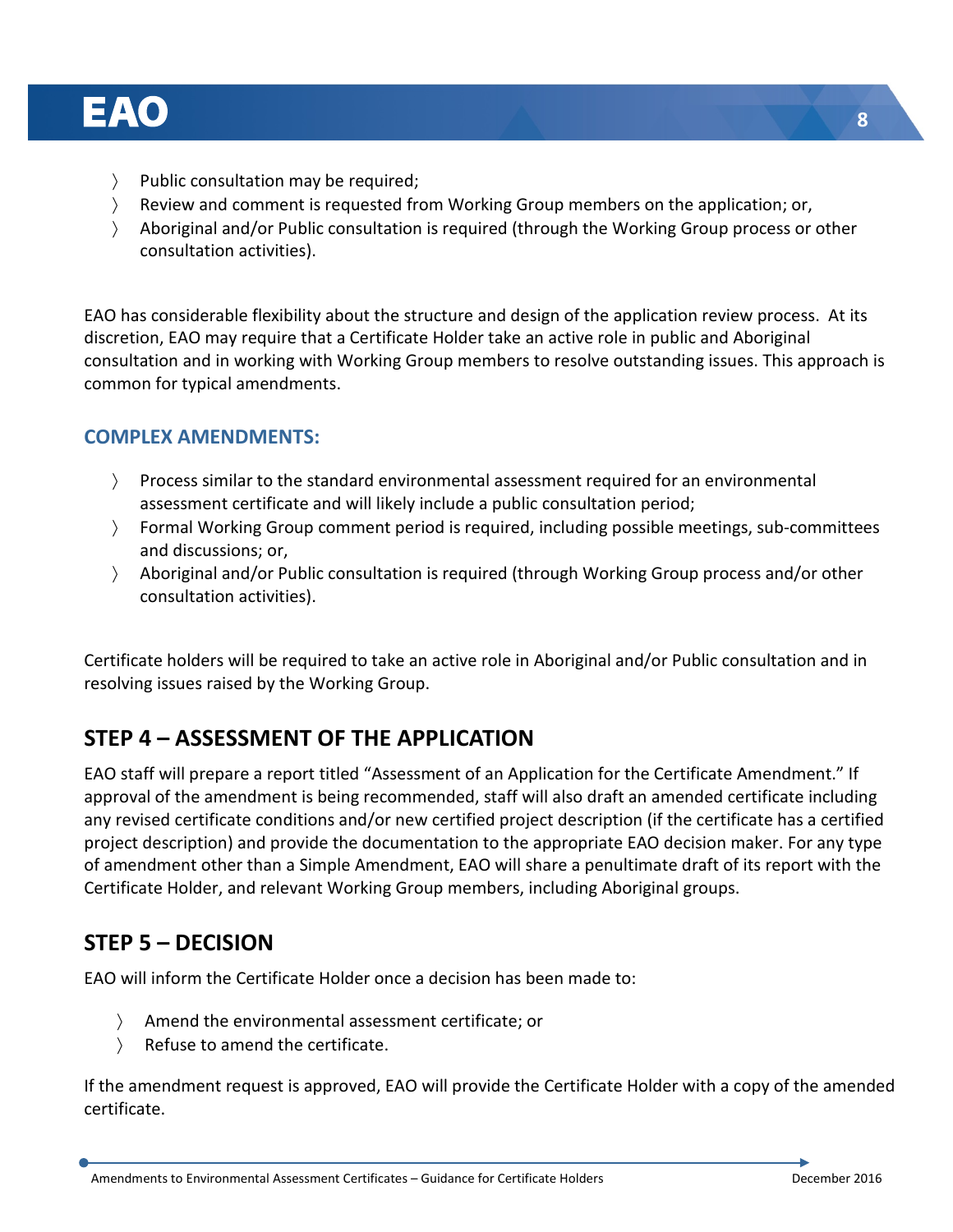EAO will also notify the Working Group and Aboriginal groups of the decision to amend or refuse to amend the certificate.

The amended certificate and the "Assessment of an Application for Certificate Amendment" will be posted to the EAO's project information center website.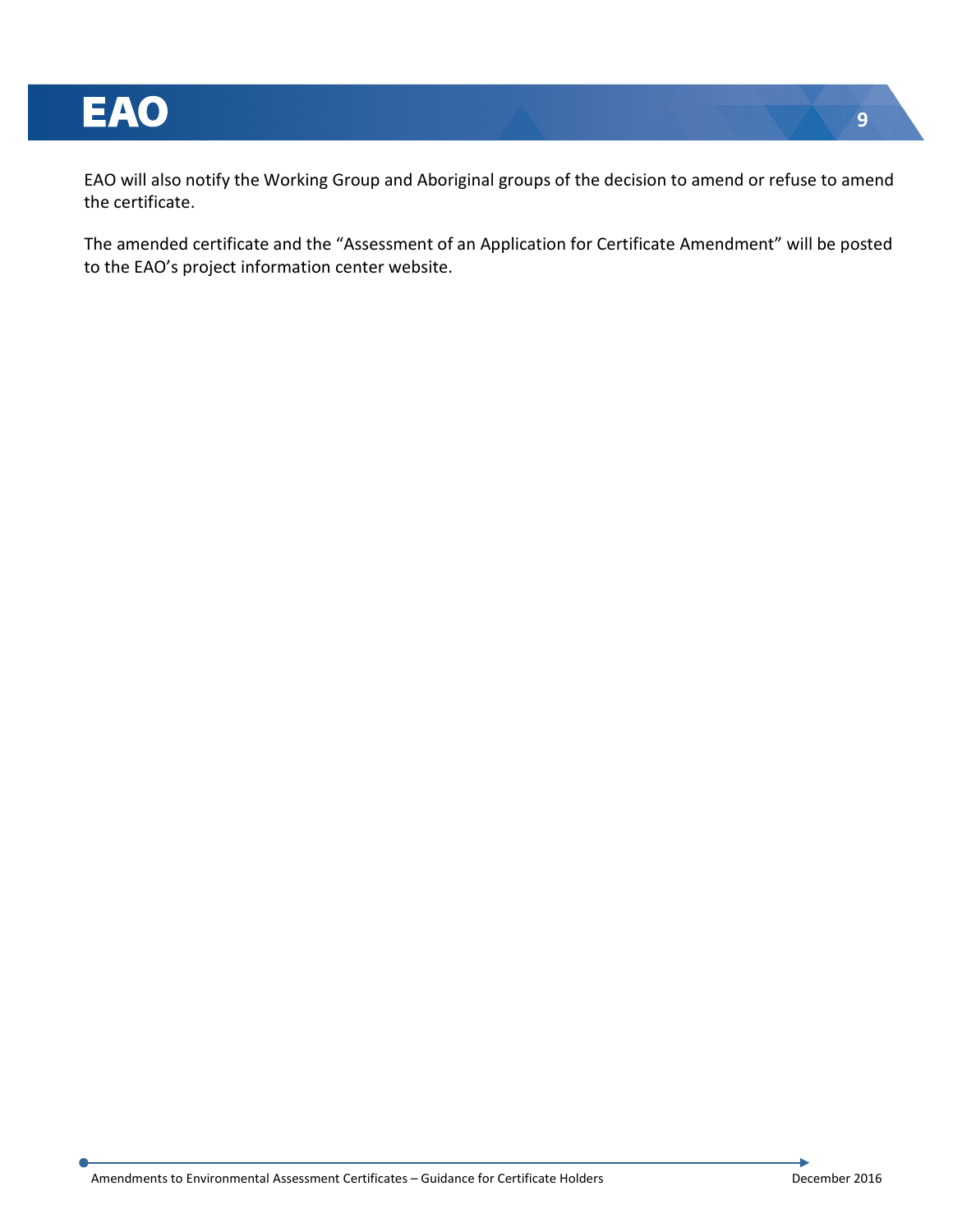#### **Figure 1 – Amendment Process Summary**

#### **Step 1 – Pre-Application**

- 〉 Certificate Holder contacts EAO with respect to their interest in amending their EA certificate to accommodate a name change, a change in ownership of the project, or any change in a certificate condition or certified project description.
- 〉 EAO describes the process in general terms, and assigns a Project Lead to the amendment.
- 〉 EAO confirms whether an amendment is required and advises the Certificate Holder of additional information required. 〉 Certificate Holder gathers the required information, undertaking any studies or public or Aboriginal consultation that is
- required.

Jz

#### **Step 2 – Application Submitted**

- 〉 Certificate Holder submits an amendment application that includes a description of the change being requested and all the required information.
- 〉 EAO reviews the application.
- If the application does not contain all required information, EAO will return it to the Certificate Holder.
- 〉 If the application is complete, EAO will determine whether the application is for a Simple, Typical or Complex amendment and levies the appropriate fee (as per the Environmental Assessment Fee Regulation).
- 〉 The Certificate Holder pays the required fee.
- EAO commences the application review.

#### **Step 3 – Review of Application**

#### **Simple**

#### **Typical**

- 〉 EAO consults Aboriginal groups
- 〉 EAO may notify relevant working group members of the amendment application
- 〉 EAO consults Aboriginal groups and relevant working group members
- 〉 EAO may require public consultation

#### **Complex**

- 〉 EAO consults Aboriginal groups
- 〉 EAO typically holds formal Working Group meetings and comment periods
- 〉 EAO conducts public consultation period

#### **Step 4 – Assessment of Application**

- The Project Lead completes the assessment of the application.
- 〉 The Project Lead produces EAO's Assessment of the Application for a Certificate Amendment report and, as appropriate, shares with the Certificate Holder and working group members in draft form.
- 〉 Once finalized, the Project lead provides EAO's report or other decision support materials to EAO's Executive Director (or delegated decision maker).

#### **Step 5 – Decision**

- 〉 EAO's Executive Director (or delegated decision maker) makes decision and informs the Certificate Holder.
- 〉 EAO staff informs the Working Group, including Aboriginal groups, and posts the amended certificate and EAO's report and related materials on EAO's website.

**10**